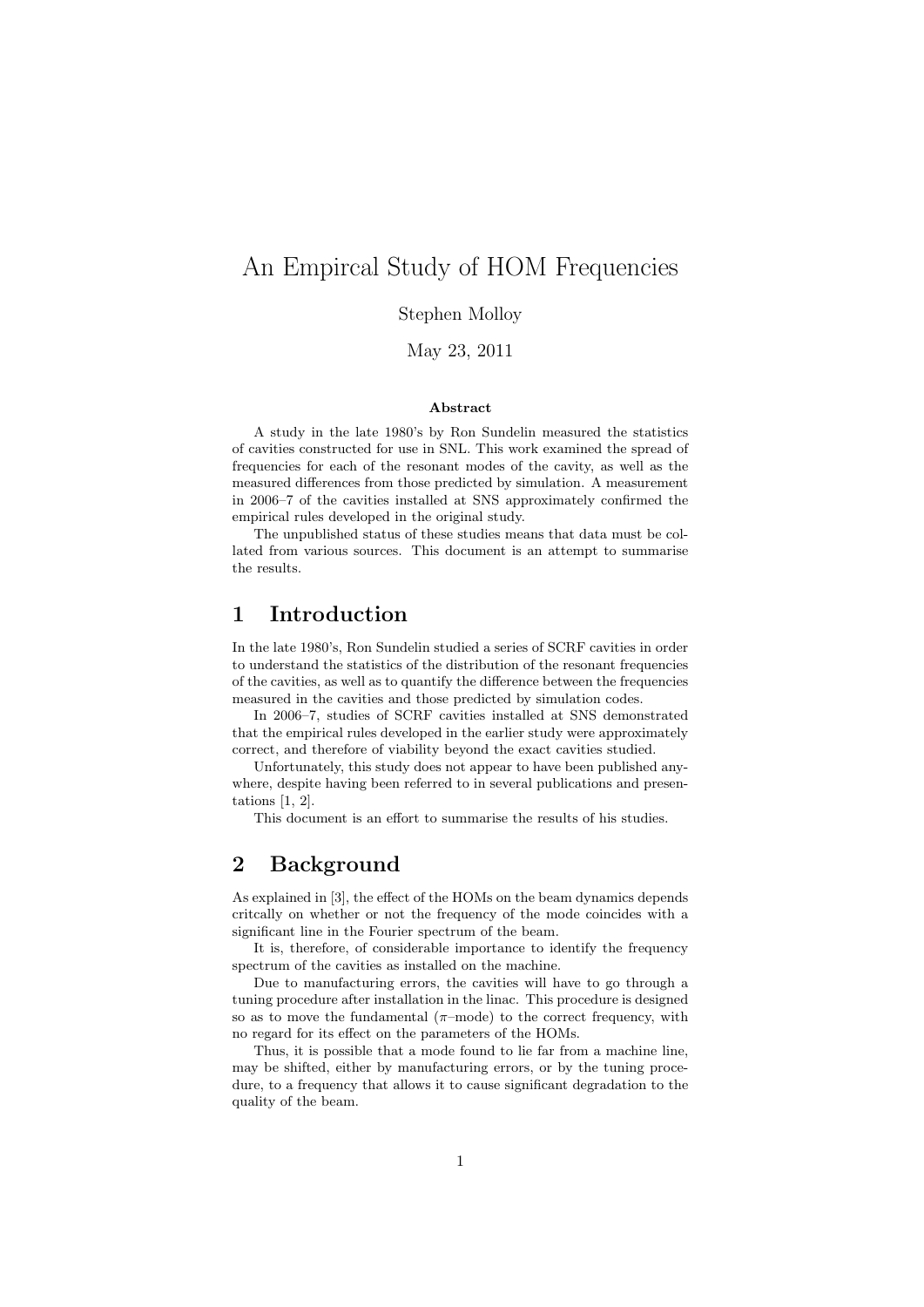Sundelin's study gave direct measurements of the statistics of the frequency shifts for a significant, although currently unknown, number of cavities.

## 3 Centroid frequency

The shift of the centroid frequency from that expected from eigenfrequency calculations is an indication of the common set of differences between the measured cavities, and the 'perfect' cavity geometry used in the simulation.

Sundelin identified two different regions of interest. One was the distribution of the centroids for the fundamental passband, while the second group of measurements was for the remainder of the spectrum (the "higher modes").

#### 3.1 Fundamental passband

For the four non- $\pi$ -modes in the fundamental passband, Sundelin found the following rule:

$$
\left| \frac{f_{meas} - f_{sim}}{f_{sim}} \cdot \frac{f_{\pi} - f_{sim}}{f_{\pi}} \right| \le 0.027 \tag{1}
$$

This is equivalent to a statement that the fractional error of the centroid of these modes is less than or equal to 2.7% of the fractional difference of the simulated frequency from that of the  $\pi$ -mode.

That the size of the shift of the centroid frequency is dependent on the difference in frequency from the fundamental mode makes intuitive sense since the cavity tuning procedure is designed to perform best for the fundamental field.

#### 3.2 Higher modes

For modes in higher passbands, the empirical rule was found to be simpler:

$$
\left| \frac{f_{meas} - f_{sim}}{f_{sim}} \right| \le 0.0038 \tag{2}
$$

### 4 Frequency spread

The frequency spread,  $\sigma$ , of the measured HOMs is an indication of the differences between each manufactured  $\&$  tuned cavity, rather than any differences with the simulated geometry.

The empircal rule found for this quantity is very similar to that shown in sub-section 3.1.

$$
\sigma = 1.09 \times 10^{-3} \cdot |f_n - f_0| \tag{3}
$$

As in sub-section 3.1, this rule reflects the fact that modes whose frequency,  $f_n$ , lies closer to that of the fundamental,  $f_0$ , will have tighter constraints on their frequency spread.